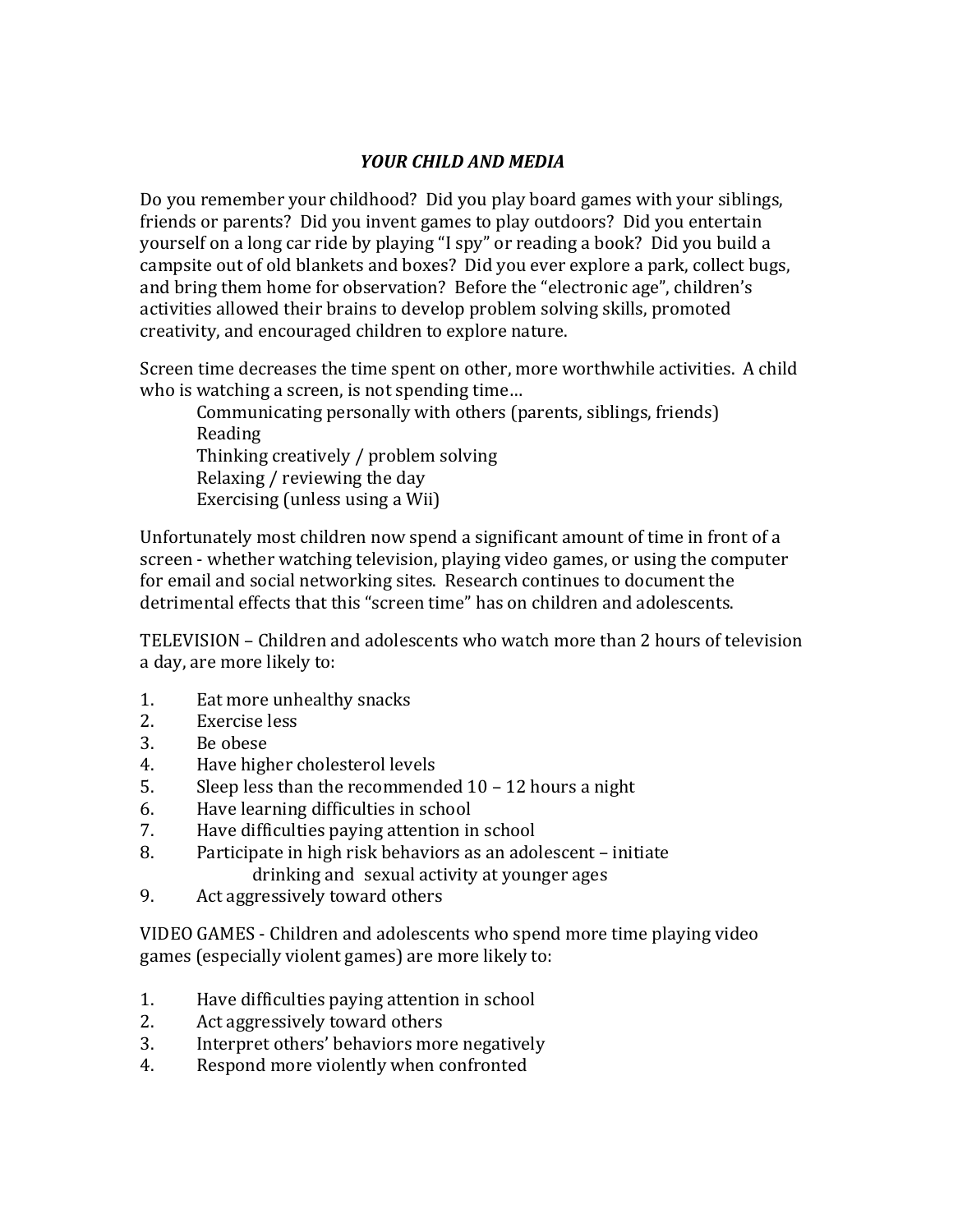SOCIAL NETWORKING SITES - Adolescents who spend time on social networking sites are more likely to:

- 1. Experience cyber bullying
- 2. Develop a misconception of friendship
- 3. Have difficulty interpreting others' emotions
- 4. Be exposed to messages promoting unhealthy behaviors; be exposed to pornography
- 5. Become narcissistic
- 6. Have a shorter attention span
- 7. Need instant gratification
- 8. Have poor grades

## IS IT WORTH IT? CONTROL YOUR CHILD'S ACCESS TO MEDIA

### *TELEVISION:*

- 1. LIMIT THE TIME YOUR CHILD WATCHES TV or PLAYS VIDEO GAMES TO 1 HOUR A DAY.
- 2. Turn the television off during meal times
- 3. Do not allow your child or adolescent to have a television or computer in the bedroom
- 4. Watch television with your child so you know what programs your child is watching and what lessons your child is learning. Every TV program and video game will teach your child something. Think about what the program is teaching and choose programs that support your family's values.
- 5. Ask your child questions while watching the program. Does he understand what is happening? Does he think things like that really happen? Young children often cannot understand the story's idea – they just see the action.
- $6.$  Avoid violent programs and video games. If you see unnecessary violence, ask -"Are there better ways to solve the problem?"
- 7. Explain commercials to your child. Commercials are made to encourage us to spend money. Children can understand that we do not need a certain product to really be happy. Ask your child, "Do you think having that will make us any happier?" "Do you think that toy comes with everything you see in the commercial?"

#### *VIDEO GAMES*

- 1. Video games have a rating system. Make sure you know the rating of the games your children are playing.
- 2. Video games often become more violent at the higher levels. Make sure you have watched the games your child plays, especially at the higher levels
- 3. Be careful of allowing your child to play video games linked to the Internet